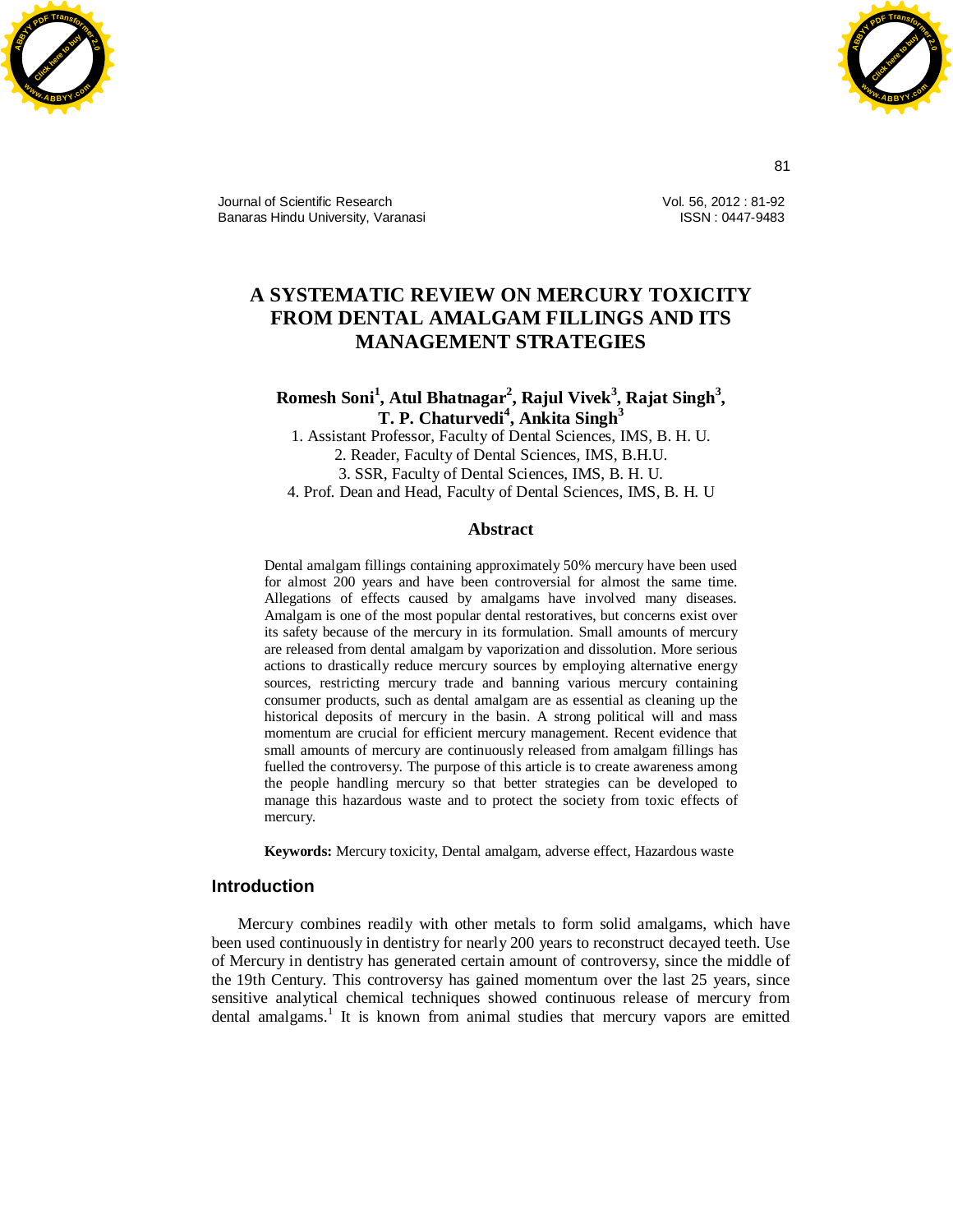



continuously from dental amalgam and are absorbed and accumulated in tissues and organs. 2-8

Humans with amalgam fillings have significantly elevated mercury levels in blood, <sup>9-13</sup> and about  $3 \pm 5$  times more mercury in urine <sup>9-11, 13</sup>; 2 to 12 times more mercury in their body tissues $14-19$  than individuals without dental amalgam. Blood and urine concentrations are not necessarily indicative of mercury load in body tissues.<sup>17</sup>

 Amalgams fillings currently comprise about 50% Mercury, with the remainder principally Silver, plus small amounts of Copper, Tin, or Zinc. Although other filling materials are available, popularity of amalgam is maintained by its relative cheapness, durability, and ease of use.<sup>18</sup> In many countries amalgam is still the most commonly used filling material in posterior teeth.<sup>19</sup> Dental personnel potentially can be exposed to mercury through direct skin contact with mercury (or freshly mixed dental amalgam) or through exposure to the following potential sources of mercury vapors: accidental mercury spills, malfunctioning amalgamators, leaky amalgam capsules or malfunctioning bulk mercury dispensers (although the American Dental Association recommends against the use of bulk elemental mercury); trituration, placement and condensation of amalgam; polishing or removal of the amalgam; vaporization of mercury from contaminated instruments; and open storage of the amalgam scrap or used capsules.<sup>20</sup>

Amalgam fillings release mercury vapor continuously at low levels. The release rate is dependent on filling size, tooth and surface placement, chewing, food texture, tooth grinding, and brushing teeth, as well as the surface area, composition, and age of the amalgam. Correlations have been demonstrated between the number of amalgams and expired breath<sup>21</sup> and urinary mercury concentrations.<sup>22</sup> Subjects with amalgam fillings have more mercury in saliva and feces.<sup>23</sup> The number of amalgam surfaces is correlated with the mercury content of brain and kidney tissue at autopsy. Inorganic mercury primarily affects the nervous and renal systems, although it may also have effects on the immune, respiratory, cardiovascular, gastrointestinal, hematologic, and reproductive systems. These toxic effects may be mediated by binding of mercury to sulfhydryl groups of enzymes.<sup>24</sup>

There are 269 Dental Colleges<sup>25</sup> and 80,000 Dental Clinics<sup>26</sup> functioning in India where mercury is routinely used for various dental procedures but there is general lack of awareness about its ill effects on human health among people. Very little information is available currently on the measures adopted at various dental colleges and clinics countrywide in India, to reduce and prevent mercury burden. The purpose of this systematic review is to sensitize the people handling mercury during dental procedures, and to initiate the process of chalking out strategies to manage this hazardous waste. Relevant studies published between 1992 and 2011were reviewed in this paper.

# **Mercury Generation Potential**

 Mercury and its compounds are everywhere in our environment. Between 2,700 and 6,000 tons of mercury are released annually from the oceans and the earth's crust into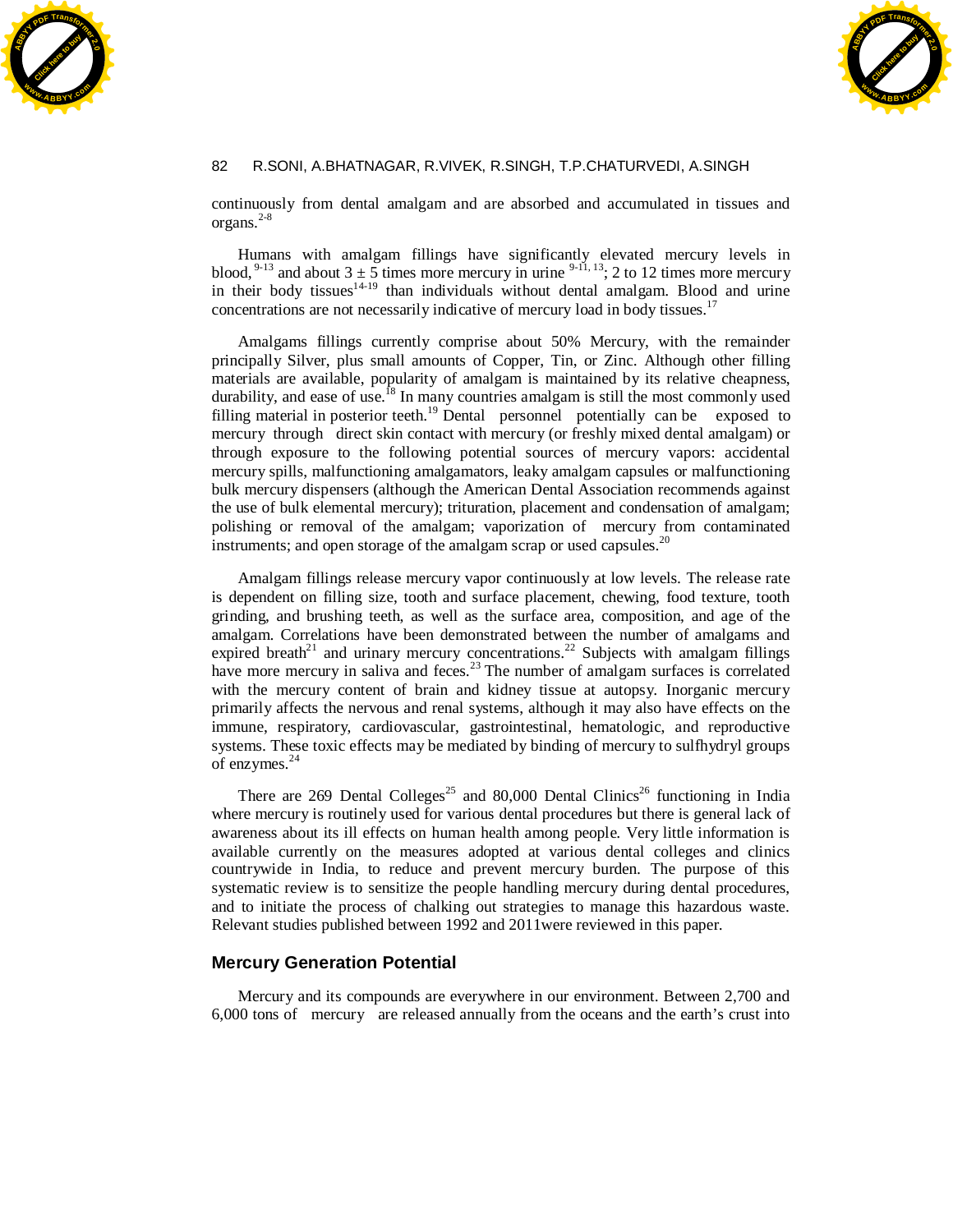



the atmosphere. Another 2,000 to 3,000 tons are released from human activities, primarily burning household and the industrial waste and especially from burning fossil fuels, such as  $\cosh^{27}$  The Asian countries contributed about 54 percent to the global mercury emission from anthropogenic sources in 2000, followed by Africa (18 percent) and Europe, including the European part of Russia (11 percent).<sup>28</sup> Among the various regions Asia has become the largest contributor of anthropogenic atmospheric mercury, responsible for over half of global emission.<sup>29</sup>

 Mercury waste materials are also generated during various dental procedures. With so many dental colleges and institutions functioning in India, estimating the quantity of mercury waste generation and its proper disposal is problematic. Several studies that have been carried out in various countries, like Dental Waste Water (DWW) stream study conducted by the University of Illinois at Chicago (UIC) and the Naval Dental Research Institute (NDRI), revealed that on an average dental clinic can generate up to 4.5 g Hg/day/chair. In addition, a Danish study reported an estimate for dental discharges of 100-200 g of mercury per year per dental office. Recent study estimated that 4000 kg/yr of mercury was generated from dental offices, and 1000 kg/yr of mercury flowed into the waste water of the region.<sup>30</sup> Obenauf and Skavroneck, in a report entitled Mercury Source Sector Assessment for the Greater Milwaukee Area, indicated that 60 % by weight of mercury from dental offices ended up in waste water.<sup>31</sup> The municipality of metropolitan Seattle investigated the mercury content of the waste water generated from dental clinics and estimated that the 1650 dental offices in its service region have the potential to contribute up to 14 % of the total mercury load to the local waste water treatment facilities. $32$ 

# **Mercury Toxicity**

 Studies on dentist have suggested adverse effects at air concentrations lower than 50µg Hg /m<sup>3</sup>. Average air concentrations as low as 14 µg Hg/m3, were associated with decreased performance on psychomotor tests. Changes in the mood and behavior have also been noted, such as emotional liability, somatosensory irritation, and alterations in mood scores. The major toxic effects of methyl mercury are on the central nervous system. Paresthesia, numbness or a "pins and needles" sensation is the first symptom to appear at the lowest dose. This may progress to cerebellar ataxia, dysarthria, constriction of the visual fields, and loss of hearing.<sup>19</sup>

 As a vapor, metallic mercury can be inhaled and absorbed through the alveoli in the lungs at 80 % efficiency. This is clearly the major route of entry into the human body. Metallic mercury is poorly absorbed through the skin or the gastrointestinal tract.<sup>34</sup> The acute toxicity by mercury vapor appears to occur in three phases. The initial phase is characterized by flulike symptoms lasting 1-3 days. The intermediate phase is dominated by signs and symptoms of severe pulmonary toxicity. The victim in final phase will experience gingivostomatitis, tremor, and erethism (memory loss, emotional liability, depression, insomnia, and shyness). $19$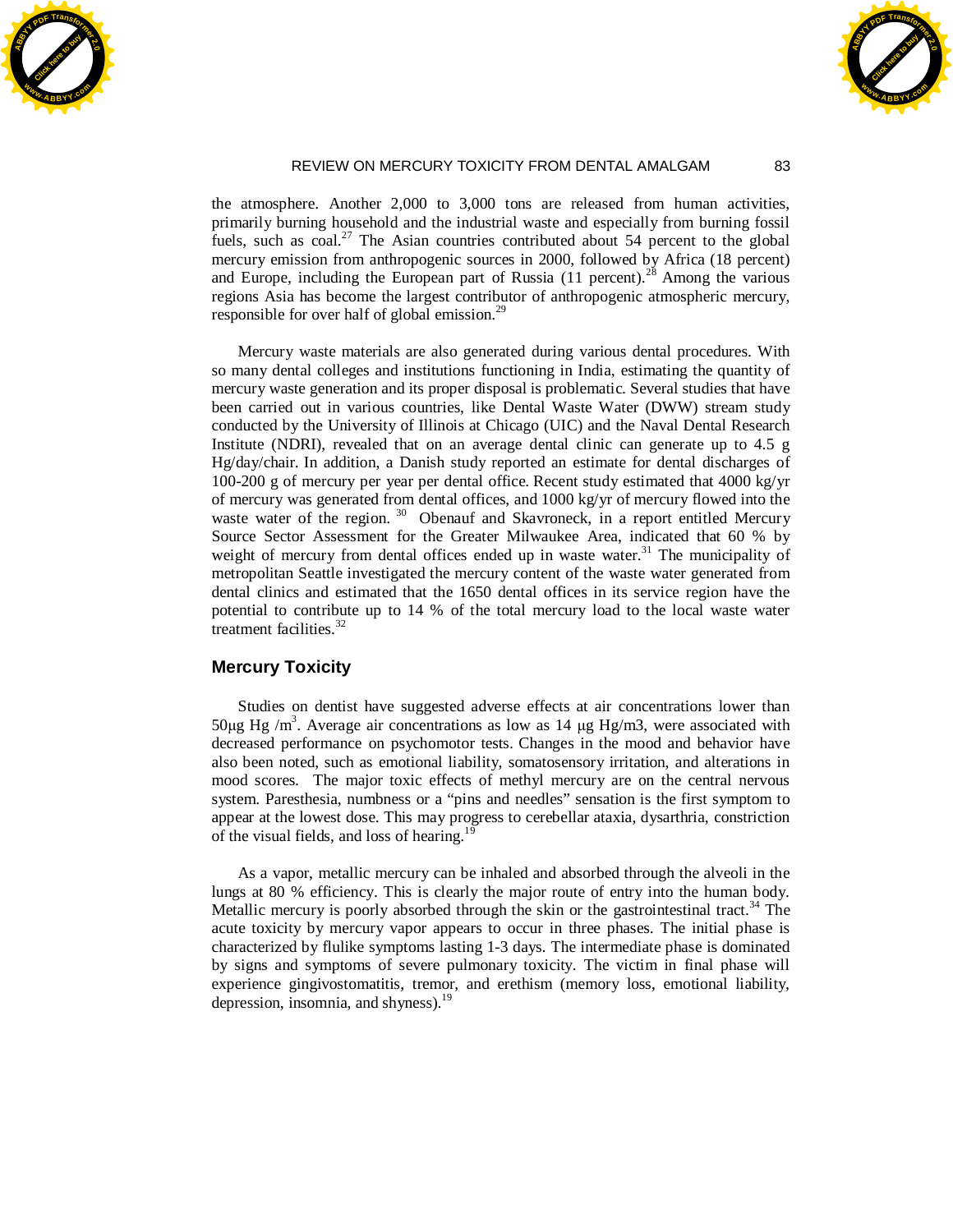



 For many years, dental amalgam has been used successfully. The possibility of adverse health effects from exposure to mercury from dental amalgam has kindled concern among some members of the public and issue has also been debated in the scientific community. Although mercury vapor is released from dental amalgam, the quantities are very small and do not cause verifiable adverse effects on human beings.<sup>35</sup> Mercury blood levels that were measured in one study indicated that the average level in patients with amalgam was 0.7 ng/ml compared with a value of 0.3 ng/ml for subjects with no amalgam. $36$  The research literature, involving many retrospective studies, has shown the safety of dental amalgam. In fact, The World Health Organization /Federation Dentaire International issued a consensus statement in 1995 that dental amalgam has not been shown to have an adverse health effect. This same report, however, did emphasize that the mercury should be an environmental concern, both within the dental office and when disposing of amalgam waste. $37$ 

# **Mercury Waste Management**

- Train all personnel involved in the handling of mercury and dental amalgam regarding the potential hazards of mercury vapor and the necessity of observing good mercury hygiene practices. Remove professional clothing before leaving the work place.
- x Work in well ventilated work areas, with fresh air exchanges and outside exhaust. If the work areas are air conditioned, the air conditioning filters should be replaced periodically. Use of proper work area design to facilitate spill containment and clean up. Floor coverings should be non absorbent, seamless and easy to clean.
- Periodically check the dental operatory atmosphere for mercury vapor. This may be done using dosimeter badges and through the use of mercury vapor analyzer for rapid assessment after any mercury or clean up procedure.<sup>20</sup>
- During the intraoral placement and condensation procedures some mercury vapor is released. To control the vapor, a rubber dam can be used to isolate the patient and high-volume evacuation should be used to prevent intraoral vapor from diffusing.
- Scrap amalgam from condensation procedures should be collected and stored under water, glycerin, or spent x-ray fixer in a tightly capped jar. The jar should be nearly filled with liquid to minimize the gas space where mercury vapor can collect. No more than a small jar of material should be present in the office at any time.
- Waste amalgam particles are generated during the placement and removal of amalgam restorations in the dental office. Some of these particles end up in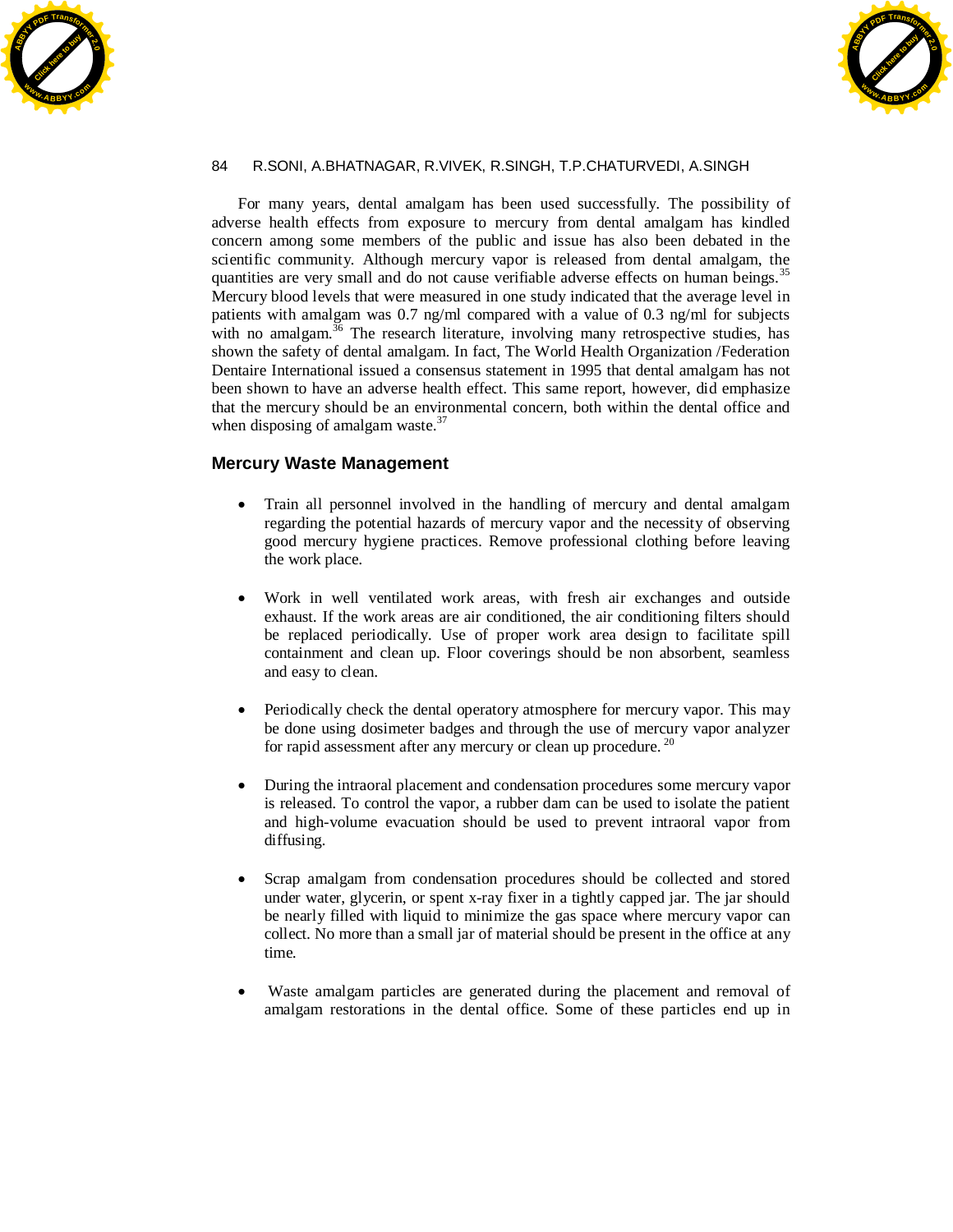



dental office waste water. Source control, which is the elimination of mercury from the waste water entering sewage treatment plants, is the method being promoted by the Environmental Protection Agency (EPA) USA and other sewage treatment agencies, for the reduction of mercury discharged into the surrounding aquatic and natural environment. In certain parts of the US, most notably states in New England, in the Great Lakes region and on the West Coast, dental offices are being asked to practice source reduction to decrease the amount of amalgam discharged into the waste water. Source reduction can vary from best management practices, including the proper disposal of chair side traps and vacuum filter traps, to the voluntary installation of the amalgam separators.<sup>38</sup>

- Amalgam separators are evaluated using the ISO Standard 11143. One focus of ISO Standard 11143, is to assess the removal efficiencies of these treatment devices in terms of their potential to reduce the number of amalgam particles entering the sewer system. To pass the above standard, the efficiency of the amalgam separator is required to be at least 95% (mass fraction) removal of particles.<sup>32</sup> However, ISO Standard 11143 has certain limitations like failure to determine the finest amalgam fraction which can result in largest pollution risk. Amalgam separators use one or multiple technologies to remove amalgam from dental office waste water. These technologies include sedimentation, filtration, centrifugation and ion exchange. Sedimentation technology is used in majority of amalgam separators, sometimes in conjunction with filtration and ion exchange.<sup>40</sup>
- Discarding capsules in municipal-solid-waste landfills is not ideal and could, in some cases violate state solid-waste discharge statutes, since some states regulate all generators of hazardous waste, even from Conditionally Exempt Small Quantity Generators (CESQGs). Incineration of used amalgam capsules must be avoided to prevent volatilization of Hg to the atmosphere. Recovery of heavy metals through the recycling processes is environmentally more responsible than disposal in landfills where the potential exist for metals to leach into the ground water. The reclaimed metals can be reused in the manufacturing of dental amalgam.<sup>41</sup> The ADA strongly recommends recycling as a best management practice for dental offices.<sup>42</sup>
- x Excess mercury can also be disposed off in safe depositories instead of recycling depending upon the facility and finance available.
- The U.S. Environmental Protection Agency (EPA) and other federal agencies together with state, tribal and local governments have worked over the past two decades to reduce man-made mercury releases into the environment. These efforts are expected to substantially reduce risk to the U.S. population from exposure to mercury. EPA is developing its own goals and activities for reducing mercury pollution and exposure, but the agency is aware that the issues around mercury are complex and it must work with programs in other federal agencies that address the mercury problem. EPA scientists are also aware that mercury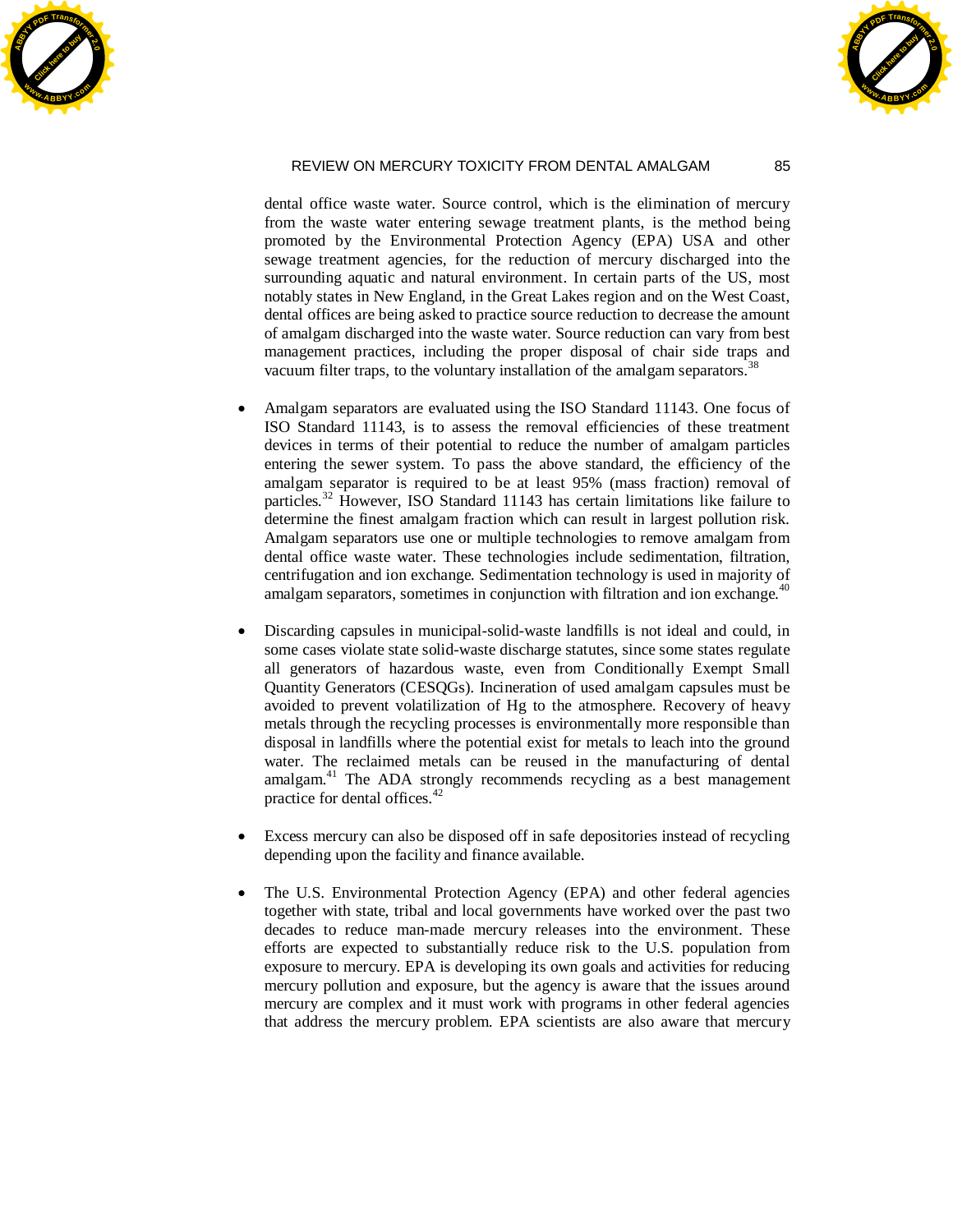



pollution is global and needs to be addressed internationally. Because, the global circulation of atmospheric mercury is an important component of the deposition and distribution of mercury in any given region, awareness of developing policy at larger levels than a specific region is an important component of mercury management.<sup>43</sup>

## **Discussion**

 Many hundreds of millions of people worldwide have teeth containing mercury amalgam fillings. Although the use of these fillings has been decreasing, it was estimated that, in 1990, nearly 100 million amalgam fillings were inserted in teeth in the United States (Department of Health and Human Services, 1993).<sup>44</sup> This represents approximately 75–100 tons of mercury placed in people's mouths <sup>45, 19</sup> has characterized dental amalgam as one of "the three modern faces of mercury". The other two are methyl mercury in fish and ethyl mercury as a preservative in vaccines.

Recently,<sup>46-48</sup> compared two groups exposed to amalgam (all female, one group of patients who claimed to be suffering from symptoms they related to their amalgam fillings and the other group, which did not report any association between complaints and their fillings) in terms of mercury levels in body fluids and psychometric tests. The mean number of amalgam fillings was identical in both groups.

 Gottwald *et al*. (2001) concluded that how patients feel impaired by their amalgam fillings does not depend on the exposure to mercury.<sup>47</sup> It is unclear as to why authors came to such a conclusion. A fundamental question should arise: Why do some individuals suffer from amalgam exposure while others don't. In contrast to Bailer *et al*. (2001), Gottwald *et al*. (2001) and Zimmer *et al*. (2002) ,other research groups have offered a partial answer to these question.<sup>46-48</sup> They found that patients suffering from symptoms like fatigue, irritability, mood, poor concentration, headaches and insomnia due to their amalgam fillings exhibit significantly more frequently the presence of the Apolipoprotein E4-allelethan healthy controls.<sup>49</sup> It is known that the presence of this allele is a major risk factor for developing Alzheimer's disease.<sup>50,51</sup> It is not known why, but a possible link could be the fact that Apo-E-4 has reduced detoxifying abilities due to the lack of thiol-groups. In contrast Apo-E-2 and Apo-E-3 can bind and detoxify heavy metals like mercury, $4^{4, 52, 53}$  lead.<sup>54</sup> In scientific research on the toxic effects of substances, it is necessary to compare at least two samples: one that is exposed to the substance in question and one that isn't.

 One of the main dilemmas in so called amalgam studies, is that the vast majority do not incorporate true control groups which have genuinely not been exposed to dental amalgam. What is neglected is the possibility that non-amalgam controls may at some point in their earlier life have had dental amalgam fillings over along period of time and may thus display a higher body mercury load. These studies cited by many authors and institutions.<sup>10, 13, 19, 48, 55-59</sup> as proof of the putative harmlessness of amalgam do not use proper non amalgam control groups. Melchart *et al.*<sup>60</sup> found that amalgam removal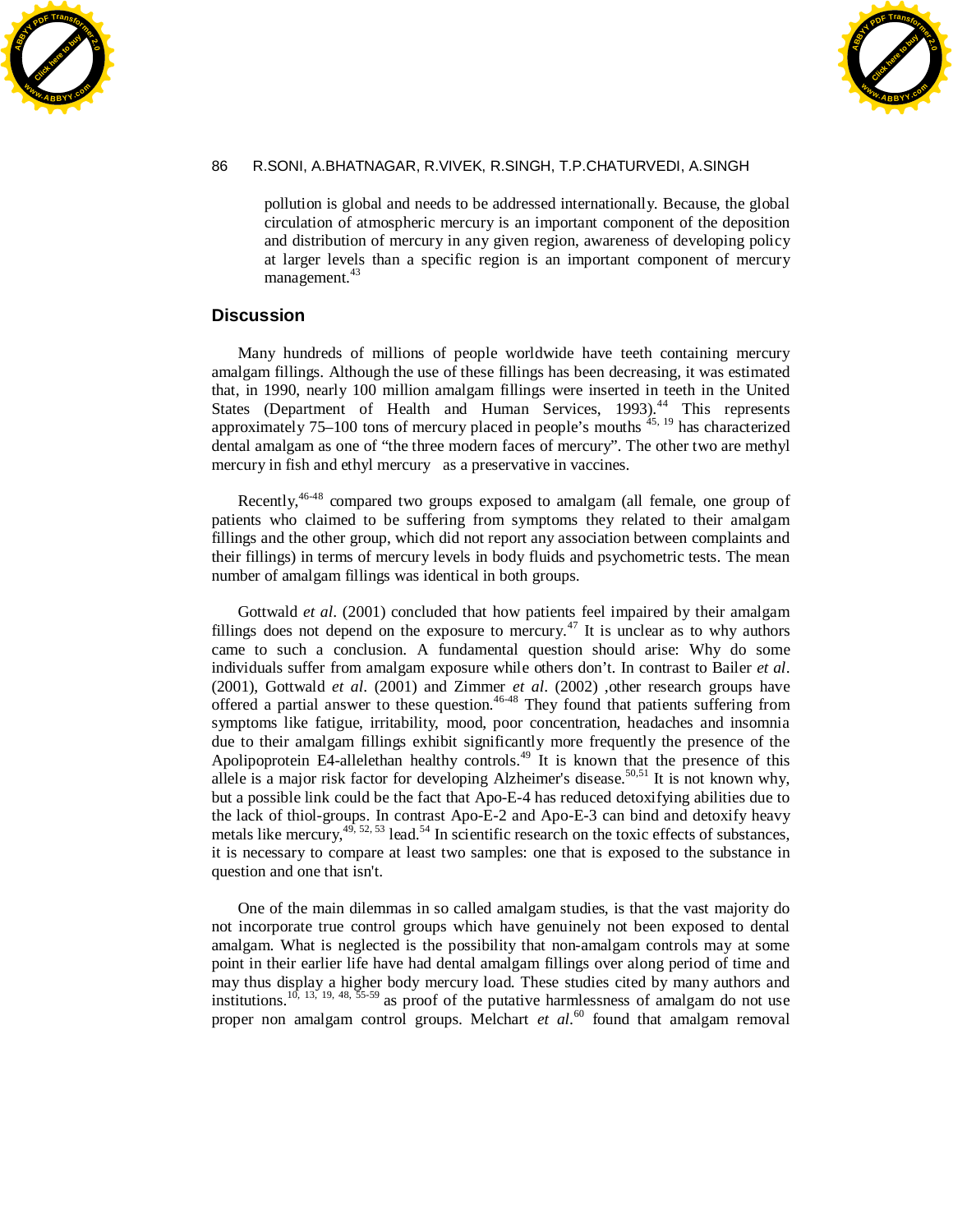



resulted in a significant improvement in amalgam-related symptoms. Furthermore, Lindh et al.<sup>61</sup> showed that the removal of amalgam and other dental metals in 463 patients lead to an improvement in over 70% of the patients in frequently observed symptoms (e.g. fatigue, depression, muscle and joint pain, headaches, dizziness, stomach trouble, forgetfulness). Animals and in-vitro studies have shown that exposure to inorganic and metallic mercury cause neuronal damage<sup>62, 63</sup> biochemical alterations (including induction of amyloid) found in Alzheimer's disease<sup>52,64-68</sup>, even at very low levels. Other metals like Al, Cd, Pb, Mn, Zn, Fe, Cr, Cu, were not able to cause this types of neuronal alterations.

 Mercury is freely available in chemical markets in India. It is sold openly and one does not require any kind of authorization to buy this toxic metal. In developed countries, the use of mercury in various products is either banned or regulated. There are various provisions and acts pertaining to the prevention and control of pollution and protection of the environment. Mercury finds place in some of them, but nothing that deals with it specifically. The nature and extent of threat from the deadly metal makes it a candidate for specific attention.<sup>69</sup> While mercury contamination of dental-unit waste water is one contributor to the environmental burden of clinical dentistry, the disposal of solid wastes is another major concern. As potential exists for mercury to be transformed into more toxic species, new regulation and methods should be designed to remove mercury from dental waste to minimize the production of organic mercury.<sup>70</sup>

 To summarize, studies reviewed in this paper indicate considerable amount of mercury waste is generated during various dental procedures which has to be minimized and proper disposal methods have to be used to control its hazardous effects. Increased mercury hygiene and regular control of working atmosphere should be implemented to prevent mercury exposure. Mercury waste disposal is still an area of concern particularly in developing countries like India. As very few facts and figures are presently available in India regarding mercury waste generation and its proper disposal by dental colleges and clinics, therefore a regulating authority should be made to check and minimize the mercury burden generated by them. Further, as a professionals we should also follow certain regulatory methods to reduce exposure of the society to toxic effects of mercury and prevent the environmental pollution. Additional research is still needed to develop the methods for reduction of mercury waste generation and its proper disposal.

#### **REFERENCES**

- 1. Gay, D. D., Cox, R. D. and Reinhardt, J. W, (1979): Chewing releases mercury from fillings. *Lancet*, 1 (8123), pp. 985–986.
- 2. Danscher, G., Horsted, B. P. and Rungby, J. (1990): Traces of mercury in organs from primates with amalgam fillings. *Exp. Mol. Pathol*., 52, pp. 291±299
- 3. Hahn, L. J., Kloiber, R., Vimy, M. J., Takahashi, Y., Lorscheider, F. L. (1989): Dental ™silver tooth fillings: a source of mercury exposure revealed by whole-body image scan and tissue analysis, *FASEB. J*. 3, pp. 2641±2646.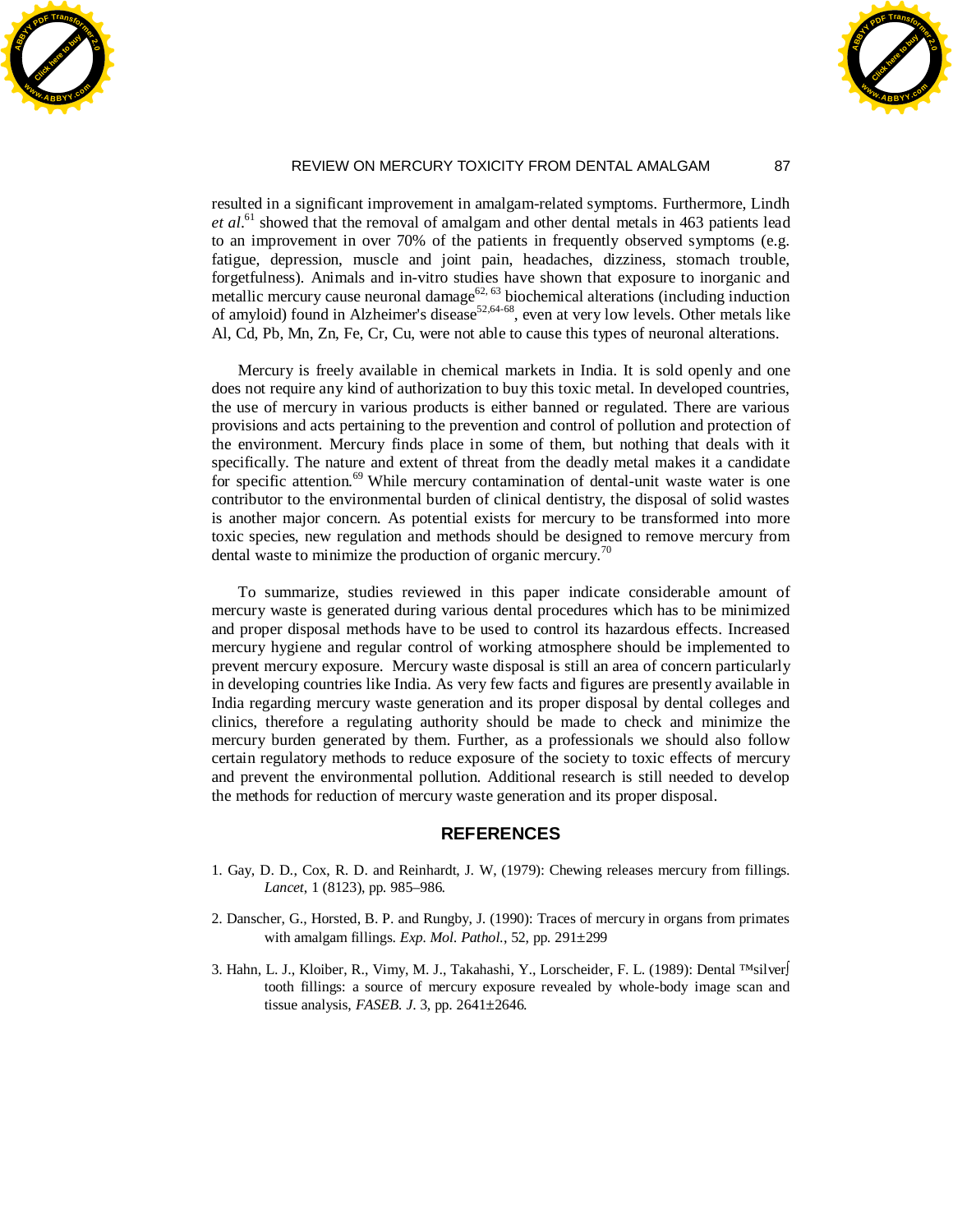



- 4. Hahn, L. J., Kloiber, R., Leininger, R. W., Vimy, M. J. and Lorscheider, F. L., (1990): Wholebody imaging of the distribution of mercury released from dental fillings into monkey tissues. *FASEB J*. 4, pp. 3256±3260.
- 5. Lorscheider, F. L., Vimy, M. J. and Summers, A. O. (1995): Mercury exposure from ™ silver tooth fillings: emerging evidence questions a traditional dental paradigm. *FASEB J*. 9, pp. 504±508.
- 6. Lorscheider, F. L. & Vimy, M. J. (1991): Mercury exposure from silver fillings, *Lancet*, 337, pp. 1103.
- 7. Vimy, M. J., Takahashi, Y. and Lorscheider, F. L. (1990): Maternal fetal distribution of mercury (203Hg) released from dental amalgam fillings. *Am. J. Physiol*. 258: pp. 939±945.
- 8. Muttera, J., Naumanna, J., Sadaghiania, C., Walacha, H. and Draschb, G. (2004): Amalgam studies: Disregarding basic principles of mercury toxicity. *Int. J. Hyg. Environ Health*, 207; 391.
- 9. Becker, K., Kau, S., Krause, C., Lepom, P., Schulz, C., Seiwert, M. and Seifert, B. (2002): German Environmental Survey 1998 (GerES III): Environmental Pollutants in blood of the German population. *Int. J. Hyg. Environ. Health*, 205: pp. 297±308.
- 10. Gottwald, B., Traenckner, I., Kupfer, J., Ganss, C., Eis, D., Schill, W. B. and Gieler, U. (2001): ™Amalgam disease<sup>[</sup>-poisoning, allergy, or psychic disorder? *Int. J. Hyg. Environ. Health*, 204, pp. 223±229.
- 11. Kingman, A., Albertini, T. and Brown, L. J. (1998): Mercury concentrations in urine and whole blood associated with amalgam exposure in a US military population. *J. Dent. Res*., 77, pp. 461±471.
- 12. Pizzichini, M., Fonzi, M., Giannerini, F., Mencarelli, M., Gasparoni, A., Rocchi, G., Kaitsas, V. and Fonzi, L. (2003): Influence of amalgam fillings on Hg levels and total antioxidant activity in plasma of healthy donors. *Sci. Total Environ*. 301, pp. 43±50.
- 13. Zimmer, H., Ludwig, H., Bader, M., Bailer, J., Eickholz, P., Staehle, H. J. and Triebig, G. (2002): Determination of mercury in blood, urine and saliva for the biological monitoring of an exposure from amalgam fillings in a group with self-reported adverse health effects. *Int. J. Hyg. Environ*. Health, 205, pp. 205±211.
- 14. Drasch, G., Schupp, I., Riedl, G. and Gᤸnther, G. (1992): Einflõvon Amalgam fllungen auf die Quecksilber konzentrationin menschlichen Organen. *Deutsch. Zahnrztl. Z*. 47, pp. 490±496.
- 15. Drasch, G., Schupp, I., Hofl, H., Reinke, R., Roider, G. (1994): Mercury burden of human fetal and infant tissues. *Eur. J. Pediatr*. 153, pp. 607±610.
- 16. Eggleston, D. W. and Nylander, M. (1987): Correlation of dental amalgam with mercury in brain tissue. *J. Prosthet Dent*. 58, pp. 704±707.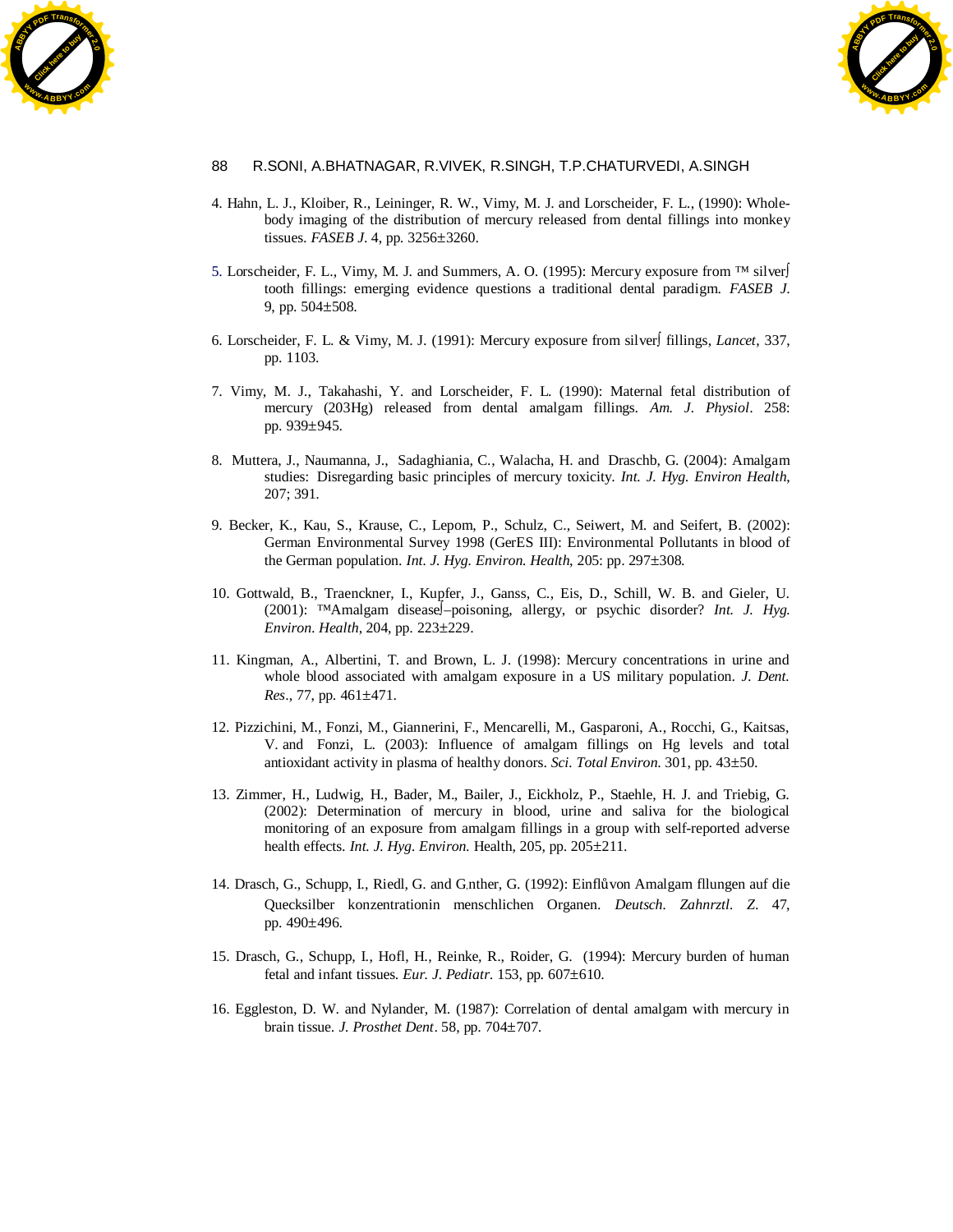



- 17. Lorscheider, F. L., Vimy, M. J. and Summers, A. O. (1995): Mercury exposure from ™silver tooth fillings: emerging evidence questions a traditional dental paradigm. *FASEB J.* 9, pp. 504±508.
- 18. Nylander, M. (1986): Mercury in pituitary glands of dentists. *Lancet* 1, 442.
- 19. Nylander, M., Friberg, L. and Lind, B. (1987): Mercury concentrations in the human brain and kidneys in relation to exposure from dental amalgam fillings. *Swed. Dent. J*. 11, pp. 179±187.
- 18. Newman, S. M. (1991): Amalgam alternatives: what can compete? JADA 122, pp. 67–71.
- 19. Clarkson, T. W. (2002): The three modern faces of mercury. *Environ*. *Health Perspect*. 110 Suppl. 1, pp. 11±12.
- 20. ADA Council on Scientific Affairs. (2003): Dental mercury hygiene recommendations. *JADA*, 134: pp. 1498–1499.
- 21. Patterson, J. E., Weissberg, B. G. and Dennison, P. J. (1985): Mercury in human breath from dental amalgams. *Bull Environ. Contam Toxicol*. 34, pp. 459–468.
- 22. Langworth, S., Elinder, C. G. and Akesson, A. (1988): Mercury exposure from dental fillings. I. Mercury concentrations in blood and urine. *Swed. Dent. J*. 12, pp. 69–70.
- 23. Björkman, L., Sandborgh, E. G., Ekstrand, J. (1997): Mercury in saliva and feces after removal of amalgam fillings. *Toxicol. Appl. Pharmacol*. 144, pp. 156–162.
- 24. Agency for Toxic Substances and Disease Registry, (1999): Toxicological Profile for Mercury. US Department of Health and Human Services: Public Health Service.
- 25. Available from [www.dciindia.org](http://www.dciindia.org/)
- 26. Available from [www.dentalindia.com](http://www.dentalindia.com/)
- 27. Dodes, J. E. (2001): The amalgam controversy. *JADA*, 132, pp. 348–356.
- 28. Pacyna, E. G., Pacyna, J. M., Steenhuisen, F. and Wison, S. (2006): Global anthropogenic mercury emission inventory for 2000. *Atmospheric Environment,* 40, pp. 4048–4063.
- 29. Wong, C. C., Duzgoren-Aydin, N. S., Aydin, A. and Wong, M. H. (2006): Sources and trends of environmental mercury emissions in Asia. *Science of the Total Environment*, 368, pp. 649–662.
- 30. Drummond, J. L., Cailas, M. D. and Croke, K. (2003): Mercury generation potential from dental waste amalgam. *J. Dent*, 31, pp. 493–501.
- 31. Adegbembo, A. O., Watson, P. A. and Lugowski, S. J. (2002): The weight of wastes generated by removal of dental amalgam restorations and the concentration of mercury in dental wastewater. *J. Can. Dent. Assoc.,* 68(9), pp. 553–558.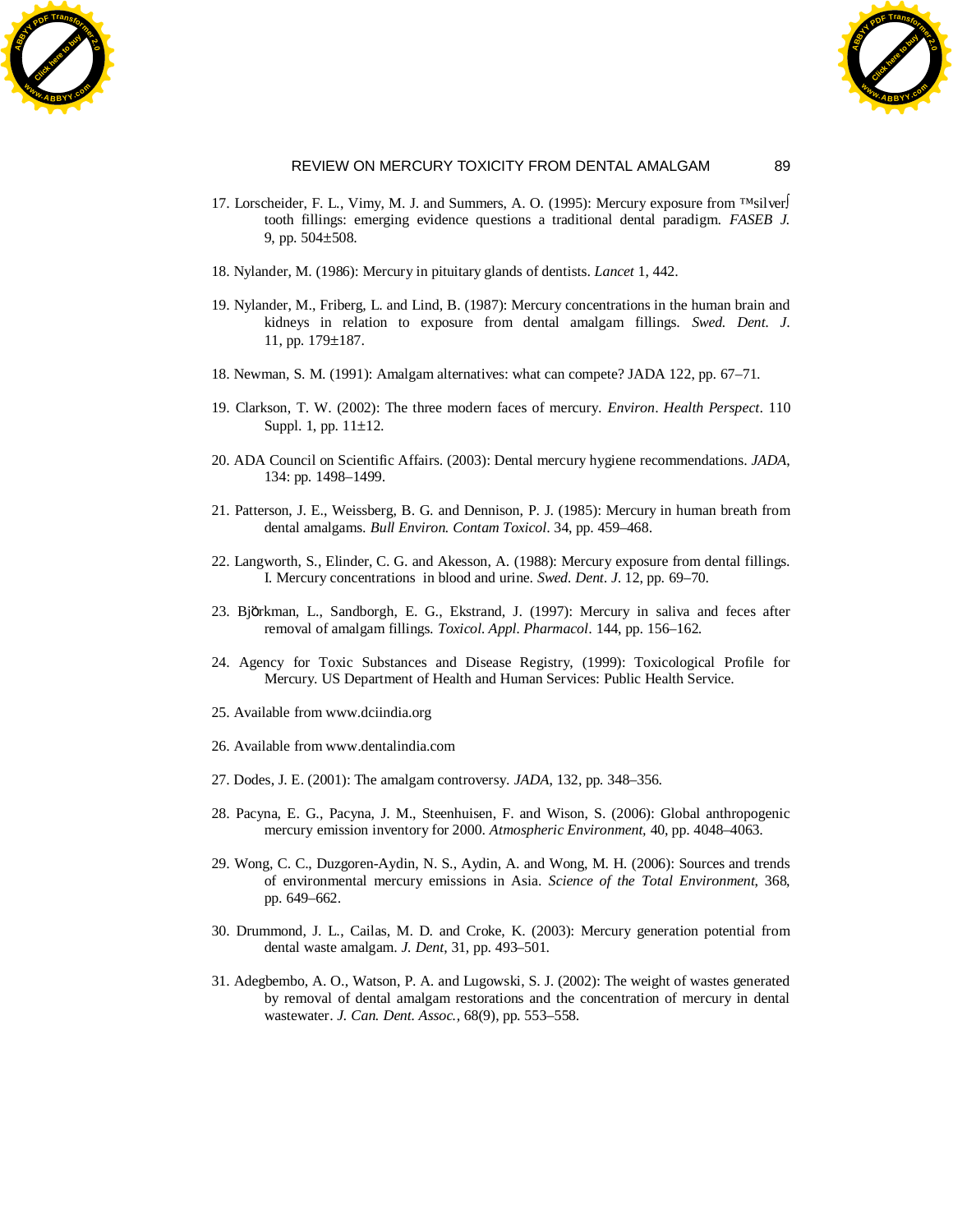



- 32. Drummond, J. L., Liu, Y., Wu, T. Y. and Cailas, M. D. (2003): Particle versus mercury removal efficiency of amalgam separators. *J. Dent*, 31, pp. 51–58.
- 33. Clarkson, T. W. (2002): The three modern faces of mercury. *Environ Health Perspect*, 110, pp. 11–23
- 34. Roberson, T. M., Heymann, H. O., Swift, E. J. (2002): Sturdevant's Art and Science of Operative Dentistry.  $4^{\text{th}}$  ed, p.160.
- 35. Anusavice, K. J. (1999): Phillip's Science of Dental materials.  $10^{th}$  ed, p. 404.
- 36. Okabe, T., Yamashita, T., Nakajima, H., Berglund, A., Zhao, L. and Guo, I. *et al*. (1994): Reduced mercury vapor release from dental amalgams prepared with binary Hg-In liquid alloys. *J. Dent. Res.*, 73, pp. 1711–1716.
- 37. Roberts, H. W., Leonard, D. and Osborne, J. (2001): Potential health and environmental issues of mercury-contaminated amalgamators. *JADA*, 132, pp. 58–64.
- 38. Addressing the issue. (2002): Amalgam in dental office wastewater. *JADA*, 133, pp. 585–589.
- 39. Drummond, J. L., Liu, Y., Wu, T. Y. and Cailas, M. D. (2003): Particle versus mercury removal efficiency of amalgam separators. *J. Dent*, 31, pp. 51–58.
- 40. Fan, P. L., Batchu, H., Chou, H. N., Gasparac, W., Sandrik, J. and Meyer, D. M. (2002): Laboratory evaluation of amalgam separators. *JADA*, 133, pp. 577–584.
- 41. Stone, M. E., Pederson, E. D., M. E. Cohen, Ragain, J. C., Karaway, R. S., Auxer, R. A. *et al*. (2002): Residual mercury content and leaching of mercury and silver from used amalgam capsules. *Dent.Mater,* 18, pp. 289–294.
- 42. American Dental Association. (2007): Best management practices for amalgam waste.
- 43. Weiss, J. (2005): Approaches to reducing mercury in North America. *Ecotoxicology,* 14, pp. 15–17.
- 44. Department of Health and Human Services: Public Health Service, (1993): Dental amalgam: a scientific review and recommended Public Health Service strategy for research, education, regulation, Final Report of the Subcommittee on Risk Management of the Committee to Coordinate Environmental Health and Related Programs, Washington.
- 45. Eneström, S. and Hultman, P. (1995): Does amalgam affect the immune system? A controversial issue. *Int. Arch. Allergy Immunol*, 106, pp. 180–203.
- 46. Bailer, J., Rist, F., Rudolf, A., Staehle, H. J., Eickholz, P.,Triebig, G., Bader, M., Pfeifer, U. (2001): Adverse health effects related to mercury exposure from dental amalgam fillings  $\pm$  toxicological or psychological causes? *Psychol. Med.*, 31, pp. 255  $\pm$  263.
- 47. Ganss, C., Gottwald, B., Traencker, I., Kupfer, J., Eis, D., Monch, J., Gieler, U., Klimek, J. (2000): Relation between mercury concentrations in saliva, blood, and urine in subjects with amalgam restorations. *Clin. Oral Invest*. 4, pp. 206–211.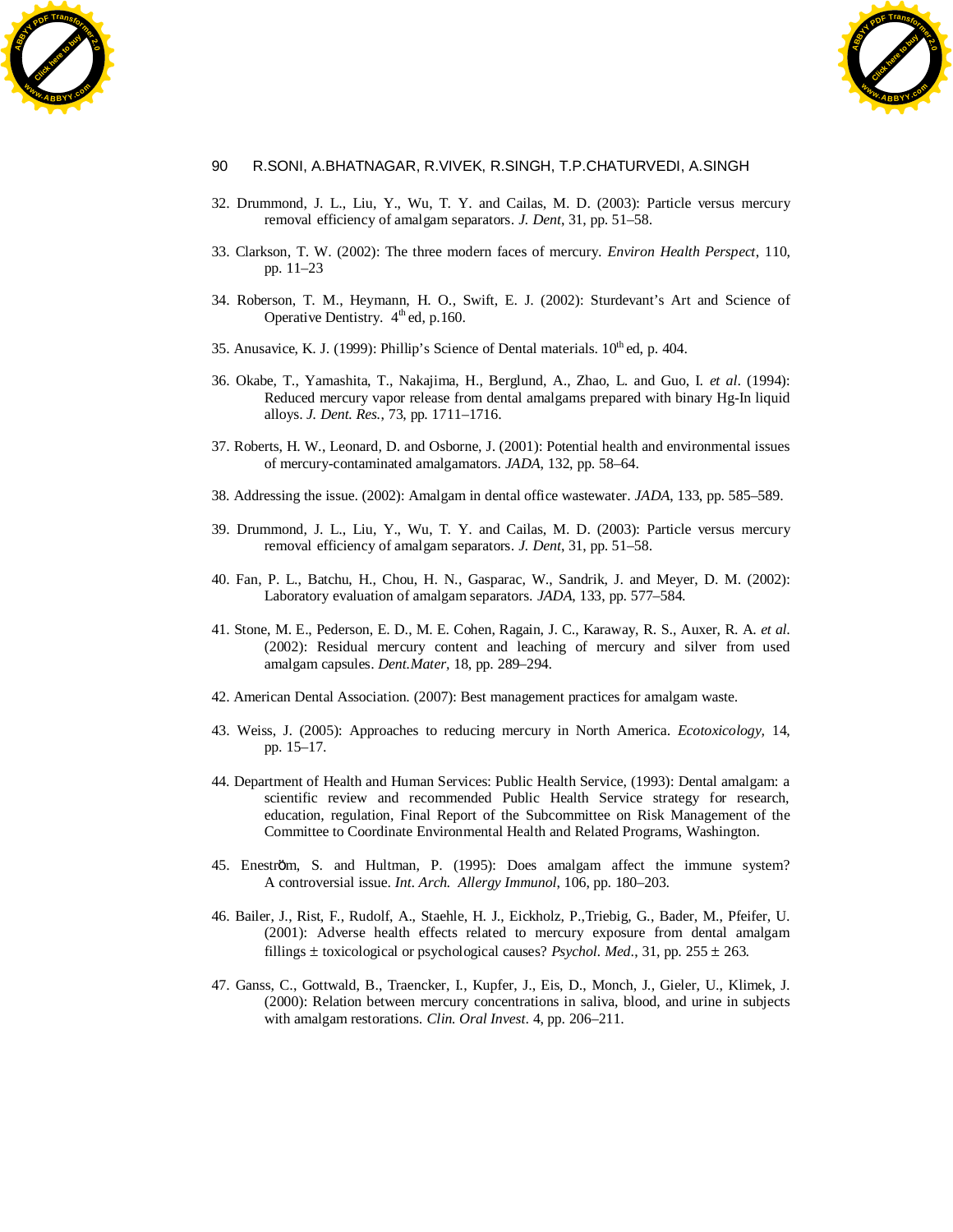



- 48. Zimmer, H., Ludwig, H., Bader, M., Bailer, J., Eickholz, P., Staehle, H. J. and Triebig, G. (2002): Determination of mercury in blood, urine and saliva for the biological monitoring of an exposure from amalgam fillings in a group with self-reported adverse health effects. *Int. J. Hyg. Environ. Health*, 205, pp. 205 $\pm$ 211.
- 49. Godfrey, M. E., Wojcik, D. P. and Krone, C. A. (2003): Apo lipoprotein E genotyping as a potential biomarker for mercury neurotoxicity. *J. Alzheimers Dis*. 5, 189±195.
- 50. Farrer, L. A., Cupples, L. A., Haines, J. L., Hyman, B., Kukull, W. A., Mayeux, R., Myers, R. H., Pericak-Vance, M. A., Risch, N. and van Duijn, C. M. (1997): Effects of age, sex, and ethnicity on the association between apolipoprotein E genotype and Alzheimer disease, A meta-analysis, APOE and Alzheimer Disease Meta Analysis Consortium, *JAMA*, 278, pp. 1349±1356.
- 51. Ritchie, K. and Dupuy, A. M. (1999): The current status of apo E4 as a risk factor for Alzheimer's disease: an epidemiological perspective. *Int. J. Geriatr. Psychiatry*, 14, pp. 695±700
- 52. Mutter, J., Naumann, J., Sadaghiani, C., Schneider, R., Walach, H. (2004): Alzheimer Disease: Mercury as pathogenetic factor and apolipoprotein E as a moderator. *Neuroendocrin. Lett*., 25, in print.
- 53. Pendergrass, J. C., Haley, B. E. (1996): Inhibition of Brain Tubulin-Guanosine 5'-Triphosphate Interactions by Mercury: Similarity to Observations in Alzheimer's Diseased Brain. In: Metal Ions in Biological Systems V34, pp 461  $\pm$  478, Mercury and Its Effects on Environment and Biology, Chapter 16, Edited by H. Sigel and A, Sigel Marcel Dekker, Inc. 270, Madison Ave., N. Y., N. Y. 10016.
- 54. Stewart, W. F., Schwartz, B. S., Simon, D., Kelsey, K., Todd, A. C. (2002): ApoE genotype, past adult lead exposure, and neurobehavioral function. Environ. *Health Perspect*, 110, pp. 501±505.
- 55. Berlin, M. (2003): Mercury in dental-filling materials  $\pm$  anupdated risk analysis in environmental medical terms, The dental Material Commission-Care and Consideration. Available from: URL: http:// [www.dentalmaterial.gov.se/mercury.pdf](http://www.dentalmaterial.gov.se/mercury.pdf) [cited 2003 September 22].
- 56. BfArM (Bundesinstitut f,r Arzneimittel und Medizinprodukte: Amalgame in der zahn rztlichen Therapie (2003): Available from: URL:http://www.bfarm.de/de/DasBfArM/publ/Broschuere\_Amalgame.pdf [cited 2003 November 6].
- 57. Gottwald, B., Traenckner, I., Kupfer, J., Ganss, C., Eis D., Schill, W. B., Gieler, U. (2003): Response regarding the critical remarks by Mutter and Daschner. *Int. J. Hyg. Environ. Health*, 206, pp. 71±73.
- 58. Harhammer, R. (2001): Zur Risikobewertung des zahnrztlichenF, llungswerkstoffes Amalgam. *Bundesgesundhbl*. 44, pp. 149±154